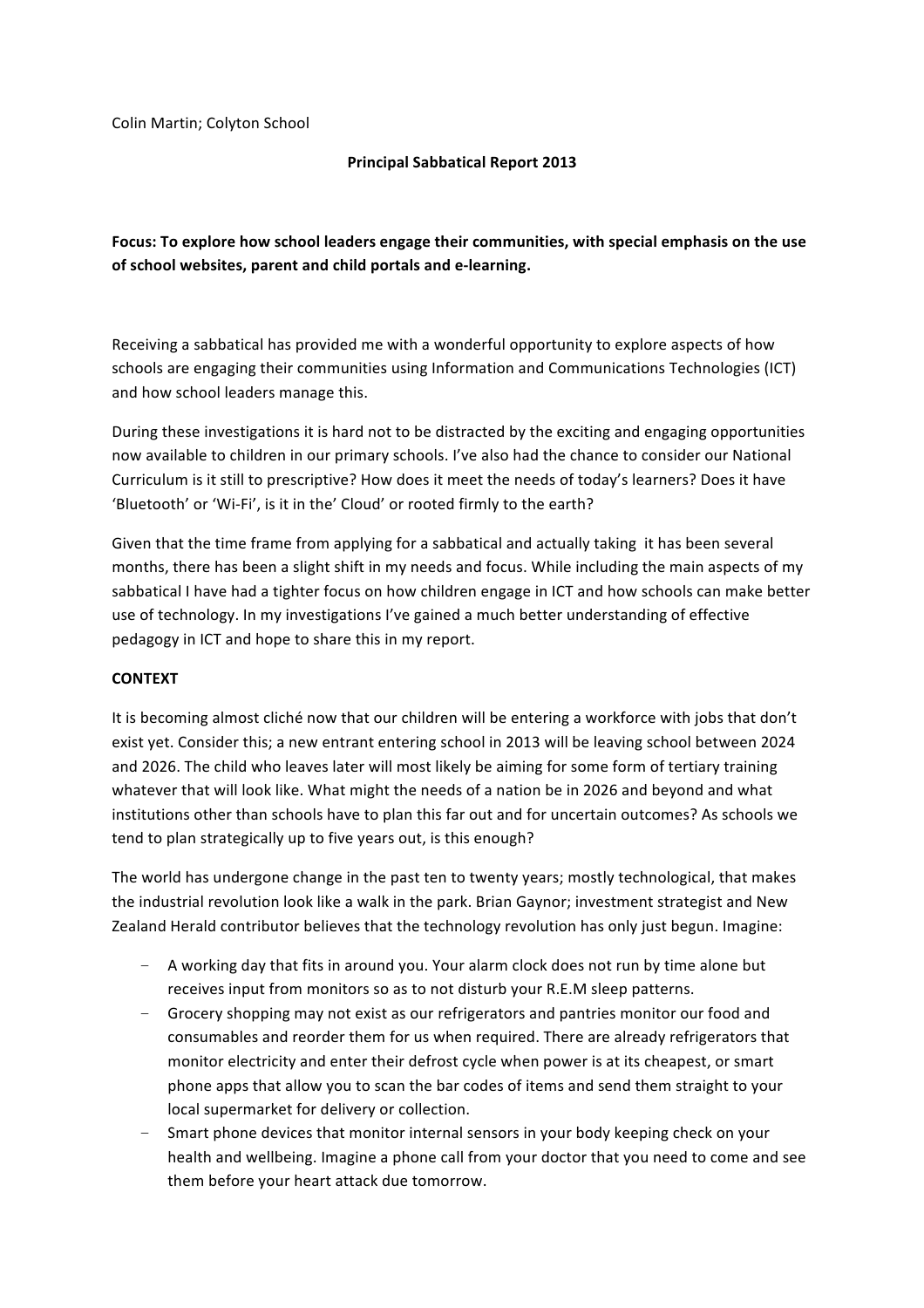Road fatalities almost eliminated by driverless cars. These aren't way off dreams as Google is already developing GPS guided driverless cars with the Stanford University. Florida, California and Nevada already have legalised robotic cars. Even in New Zealand, mainstream products from Ford and Volkswagen have sonar guided systems for avoiding accidents and can self-park.

During my investigations I came across this quote from Doris Lessing. Lessing left school at 14 and was self-taught from then on. She became a prominent British novelist and playwright without the assistance of established higher education.

# 'Ideally, what should be said to every child, repeatedly, throughout his or her school life is something *like* this:

*You are in the process of being indoctrinated. We have not yet evolved a system of education that is* not a system of indoctrination. We are sorry but it's the best we can do. What you are being taught here is an amalgam of current prejudice and the choices of this particular culture. The slightest look *at)history)will)show)you)how)permanent)these)must)be.)You)are)being)taught)by)people)who)have)* been able to accommodate themselves to a regime of thought laid down by their predecessors. It is a self-perpetuating system. Those of you who are more robust and individual than others will be encouraged to leave and find ways of educating yourselves, educating your own judgements. Those that stay must remember always and all the time, that they are being moulded and patterned to fit into the narrow and particular needs of society.' Doris Lessing 'The Golden Notebook'

This statement has challenged me to think beyond our regular curriculum and what we should be offering our young learners. I'm also intrigued as to why our most entrepreneurial and successful contributors to society faired so poorly in our education systems. Ask Sir Peter Leitch what he thought of his school days and you'll get a very short answer. I believe because a number of people struggle with literacy as the foundation for learning they are more able to tune their interpersonal skills. Not being able to articulate a letter or e.mail means that the face to face contact and oral communications need to become well honed. Are we stifling this in our schools by insisting all our children are fully literate at all cost? Often that cost is a total switch off from school all together. Can technology be better used to engage these learners?

My parents believed that television would destroy my generation and yet my own children barely watch it preferring to individualise their viewing on smart gadgets. These are usually interactive rather than passive activities and so could be considered a better option than hours of CHiPs or Knight Rider.

And so what then for education? There is a theory that if someone was to time warp from the 1960s to the present day they'd feel most at home in a school as; for most part, these are still pretty similar to what they'd be used to. One might surmise from Michael Fullan's work that this is starting to change.

Fullan identifies three ideas which are converging in the current climate, being pedagogy, change **knowledge** and **technology**. He bemoans our current curriculum pedagogy as being too content bound. Our New Zealand National Curriculum is refreshingly devoid of onerous content bound learning outcomes and identifies clearly a set of shared values and key competencies. Unfortunately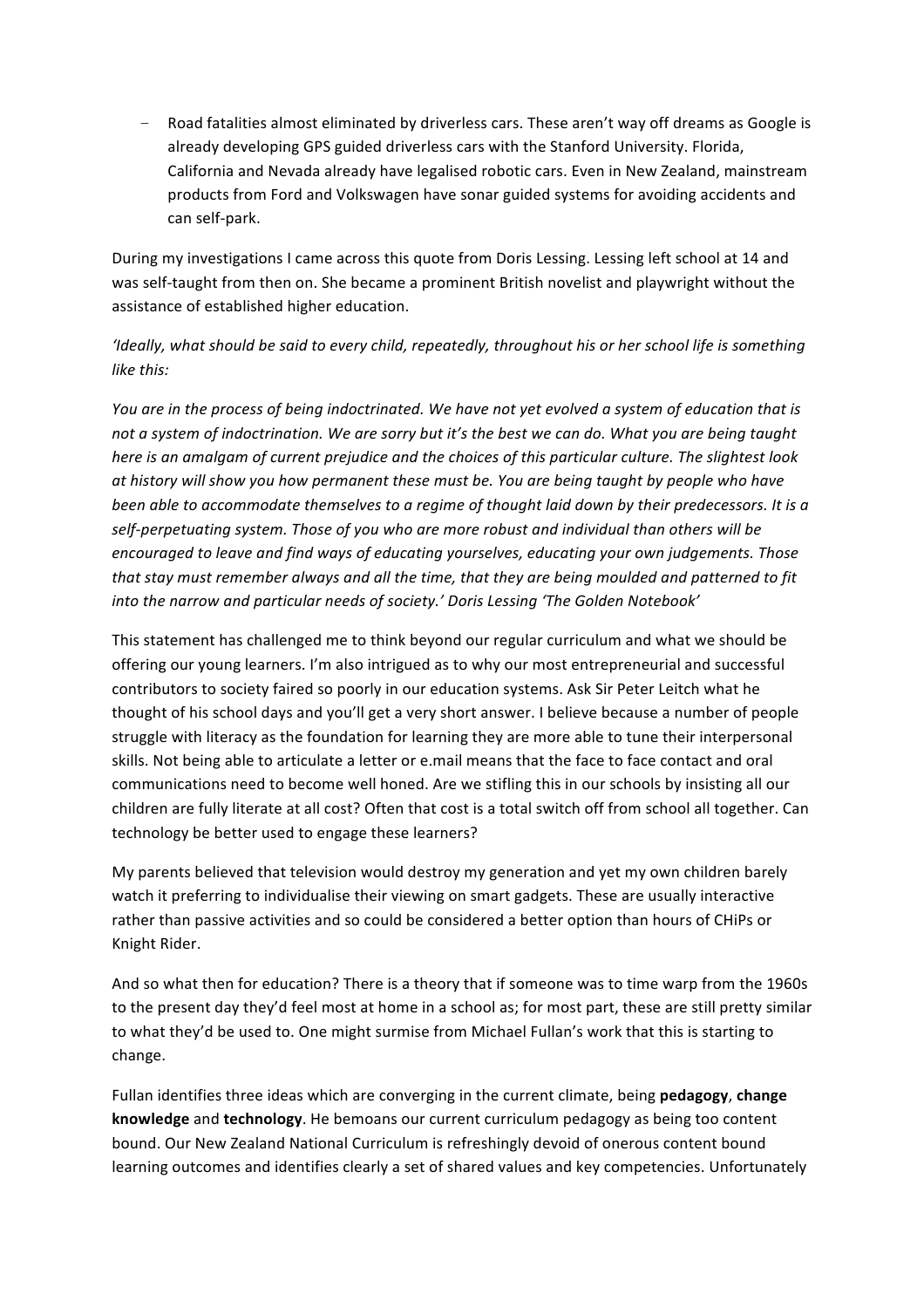this is being eroded on two fronts. Internally many schools are resistant or unable to manage change and externally Global Education Reforms are pushing standards based education. New Zealand is soon to adopt the PACT tool in which all our national standards data will be generated and moderated.

There are millions of well-educated competent graduates of our schooling system, which is widely acknowledged as one of the best in the world however we need to accept that currently schools do not meet the needs of all learners. Of concern also is the disparity between primary and secondary sectors in our education with regards to innovation in ICT. We are beginning to see children from high stimulus primary schools feeling lost when they get to traditional style learning environments in high school. ICTs are mainstream now and hold the key to better communication and collaboration across home and school and from within schools across schooling sectors.

The above context is supposed to enhance rather than distract from my findings however it is important to understand that our country is a very different place from that of thirty years ago and learning environments need to keep pace with this.

## How do schools engage their communities using ICT?

#### Learning Management Systems / Online Learning Environments (LMS / OLE)

Of the schools I've visited, most managed a structured Online Learning Environment (OLE). These ranged from structured commercial providers offering propriety products such as Ultranet, to schools who manage their own open source environments through tools such as Google docs and their own website.

Structured propriety LMS was chosen by schools for very similar reasons. Mostly they were seen to provide a level of direction and organisation to schools that they might have struggled with on their own. Ironically the very reasons that some schools chose a propriety Learning Management system were the same reasons that other schools avoided them. A number of schools wanted the freedom to collaborate more widely and not have the boundaries of a LMS. It is my observation that schools cutting their own path had strong leadership in ICT and a passionate and competent practitioner to guide the staff. The pattern here I observed is also that these are larger schools providing release to an established staff member who spent considerable time engaging with technology both professionally and personally. It is important to consider the costs of implementing a Learning Management System. A number of schools were swayed by the cost. A propriety provider will cost several thousands of dollars and there are on-going costs to be borne both in hosting and professional development. It is important that schools keep check with the cost of open source systems as there is usually one or two staff committing a lot of time to the running, establishing and training aspects of these. It is a bigger financial commitment for schools to be going it alone and the opportunity cost of having good staff tied to ICT. That's not to say that it can't work very well but smaller schools seem better off to have paid for the support.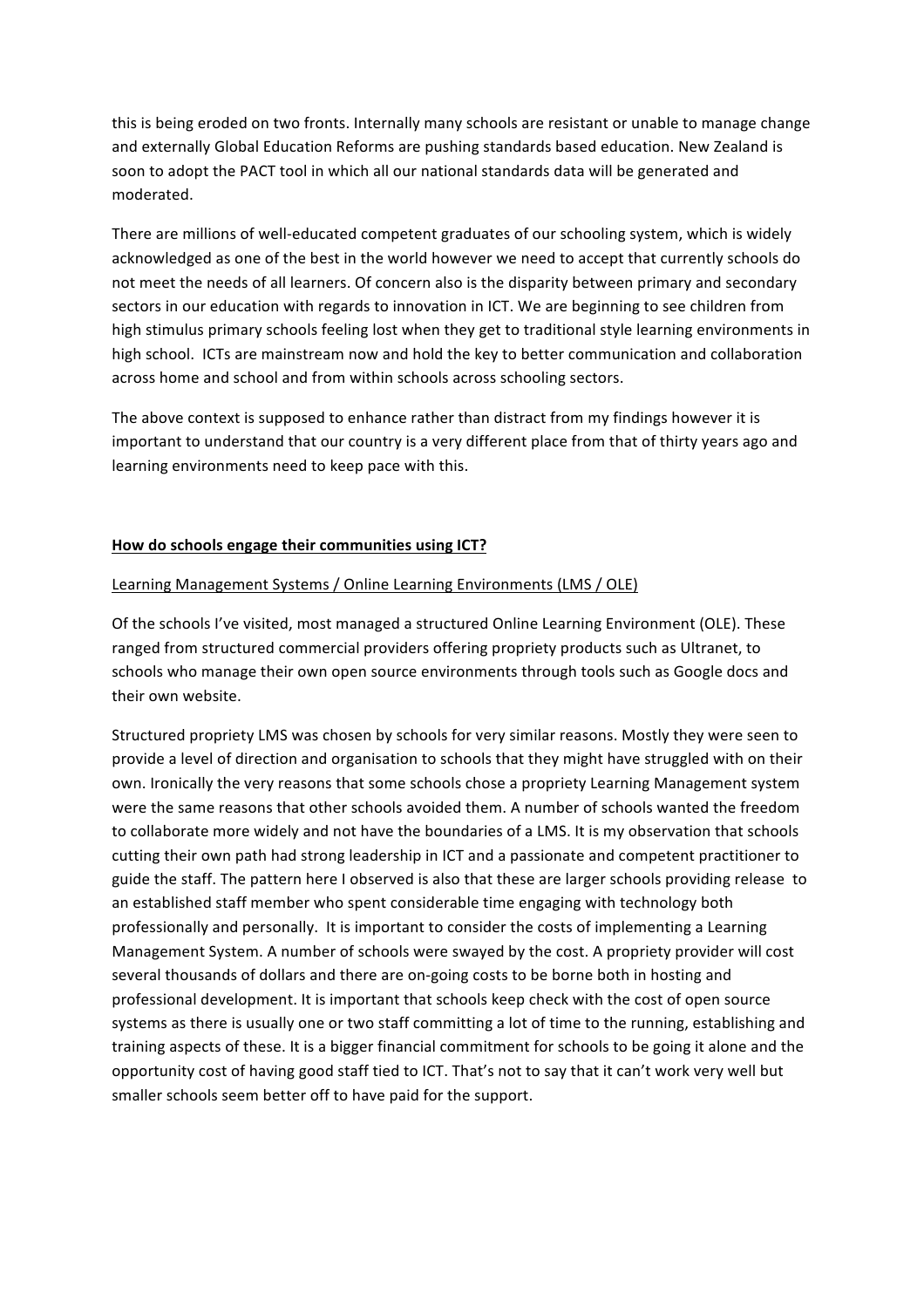The main options for Learning Management Systems are.



*Source:)Ministry)of)Education)July)10th 2013*

Of significance here in communication with school communities is the inclusion of a parent portal, although all schools using this facility commented that getting parents reliably using this portal was difficult. Often when parents were engaging with their children's work it is while the child is logged on as themselves so there is no real objective measure of how often parents are viewing children's work. A short coming of Ultranet was that when children are logged on they can look at and critique their peers work, when a parent uses that portal they too can see other classmates work which in some cases is not appropriate.

#### School Website:

An active website is an integral part of any institution. All schools I visited manage a website with mixed effectiveness. Their sites achieve different purposes and each school needs a clear understanding of what they are trying to achieve from their sites. Most commonly they are a front page window to the school and provide some broad information about the school such as a description, vision and mission statements. Less commonly are they a regular portal for up to date information, events and calendars. Most schools have set their sites up but do little to manage or update them. They report that they are not used regularly by the community but rather prospective parents and businesses for marketing. Some schools report good engagement with their sites but have at least one person responsible for the maintenance of their school site. Only one school stated that they had done away with hard copy newsletters completely. In the case of Ultranet client schools, their website formed part of Ultranet and these sites were more likely to be updated and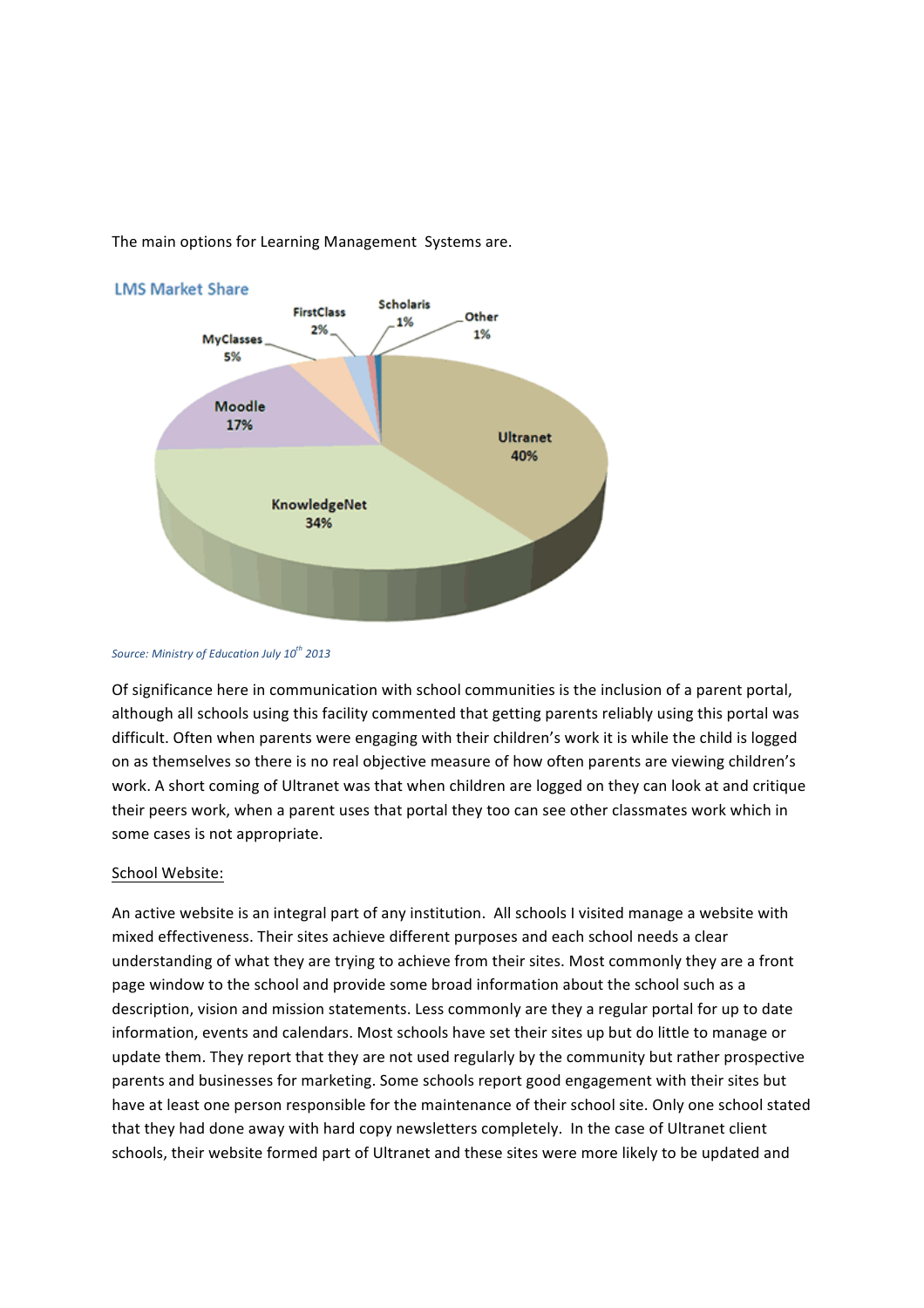carry current information. Again they relied on at least one person with specific responsibility for maintaining these sites.

# E.Portfolios.

I did not get the chance to fully explore e.portfolios however in the case of Ultranet schools some schools were making great use of these and others had not used them at all. Schools generally felt they had significant value but did not wish to see them as just a digital version of what they had. The schools using them well required a clear vision and buy in across the school because of the volume of work required (initially at least) by staff to set these up. Inconsistent use across the school was a common theme as they relied a lot on teacher competency.

## SMS / Texting.

It was interesting to see schools using SMS effectively. My own experience of this service has been that it was incredibly expensive and we chose not to pursue it. This was several years ago now and technology has moved on. There are simple software programmes now that, using a smart phone can text a whole school community if required. By utilising cheap text deals such as 2000 texts a month for \$10 available from most of the main providers, the software scrolls through the school data base texting a batch of ten numbers at a time. A few minutes is all that's required for a whole school of 250+ families to be texted. Note Pager Pro is a good example of this technology.

## Effective pedagogy in ICT.

This is an area not specifically included in my sabbatical proposal however it has become a more integral part of my work. Teaching as inquiry should allow teachers to explore areas of need and this is always evolving.

Michael Fullan warns schools not to become over reliant on technology and I have to admit to seeing some very 'techy' stuff of which I struggled to see the relevance of. Fullan sees as essential a stripping back of content based curriculum in favour of purpose and passion.

'Learn how to learn because the evolving world is ever changing and elusive. We *need the capacity to keep up - to periodically grasp the ungraspable. Only those who know)how)to)learn,)who)can)relate)to)others)and)the)environment)(including)things),* and who make the world part of their own evolving being, will thrive in this world. *It is dam exciting to live in the world we do with the brains we have.' Fullan 2013* 

We cannot ignore the future. There is no advantage in not engaging in this. There is only the chance to be left behind and lost in the current world. A brief look either online or newspaper situations vacant identifies employers who want people who can work well alone or in team. They must possess communication skills and relate well to others. They need to speak and articulate well. These skills can't be learned from a book and are the key reasons that technology will never take over from teachers. Technology is evolving in a manner that far outstrips education and it is up to schools to rein this in and use it as effective tools for learning. Society looks so very different from society 40 years ago and yet classrooms do not. That is not to say schools are not making progress but I believe many are losing the race. The biggest risk here is that learners are at risk of disengaging from school. A quick search for data on student engagement in school in New Zealand brings about information regarding enrolments and stand downs or suspensions. Students however can be actively enrolled in school but completely disengaged. A study of 2000 US students showed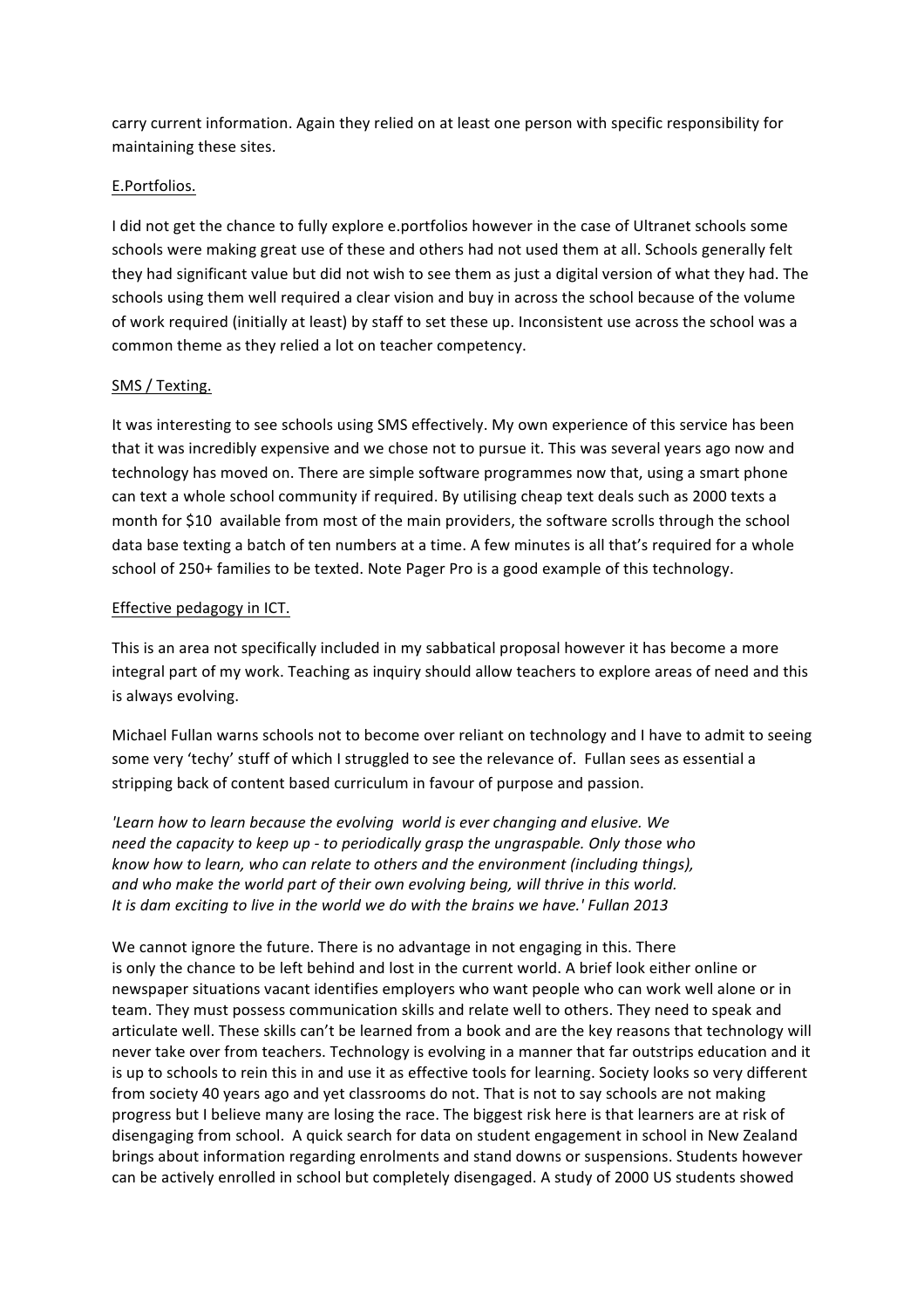that enthusiasm for school drops from 95% in year one to 37% by year nine. A PISA 2003 report on engagement and belonging in a school environment showed New Zealand fared much worse that the USA so unless there has been a quantum shift the USA data may *at best* describe how enthusiastic our young learners are about schooling by the time they reach year nine. There is a slight gain up to 45% in year 12 after which compulsory schooling finishes in New Zealand. How can technology help? There is a lot it can do if a school can make the necessary shifts required to utilise it. It is not enough to add technological devices to our schools, we need to carefully manage the changes required and be prepared to shun a lot of our well established and closely held beliefs.

The key criteria for integrating technology and pedagogy in schools according to Fullan are that it must be…

- **irresistibly)engaging**
- **elegantly)efficient**
- **technologically)ubiquitous**
- steeped in real life problem solving.

The real advantage for schools currently is that the technology to achieve this is now here with the era of responsive, mobile tablet technology. There have been some red hearings along the way; a clear case in point is the interactive white board craze. In most applications they harked back to a bygone era of chalk and talk teaching that did little to build on what schools had already. They merely substituted or at best augmented the existing classroom learnng.

What we have now is not just tools for sharing information but platforms for a completely new realm of higher level thinking and learning.

Dr Ruebn Puentedura describes this in his SAMR model.

For most of us most of the time we tend to be substituting one technology for another. Let's look at reading text for example. We can substitute a book with an iPad with no real advantage. If we use the dictionary features we are streamlining a little but still in the augmentation phase as this is still an option for learners to look things up. To



Tech acts as a direct tool substitute, with no functional change

modify this task is to break new ground and might allow the use of technology in completely different areas but still with similar outcomes. The ultimate is when we learn using the technology to accomplish things previously not possible without the technology. Learners might be using the recording tools to collaborate across learners from a number of different schools, gaining their response to a particular text.

There is a lot to learn here and searching Dr Puentedura on YouTube will bring some insightful clips.

What is required for successful pedagogy in ICT in our schools is successful leadership. I was encouraged to look at leadership as I have noticed a lack of strong leadership in this field from our most experienced and knowledgeable school leaders. There are a lot of resources online such as TKI however they usually show generation Y teachers happy in their tech laden classrooms. It seems that those digital immigrants; us who did not have computers as part of our own education look to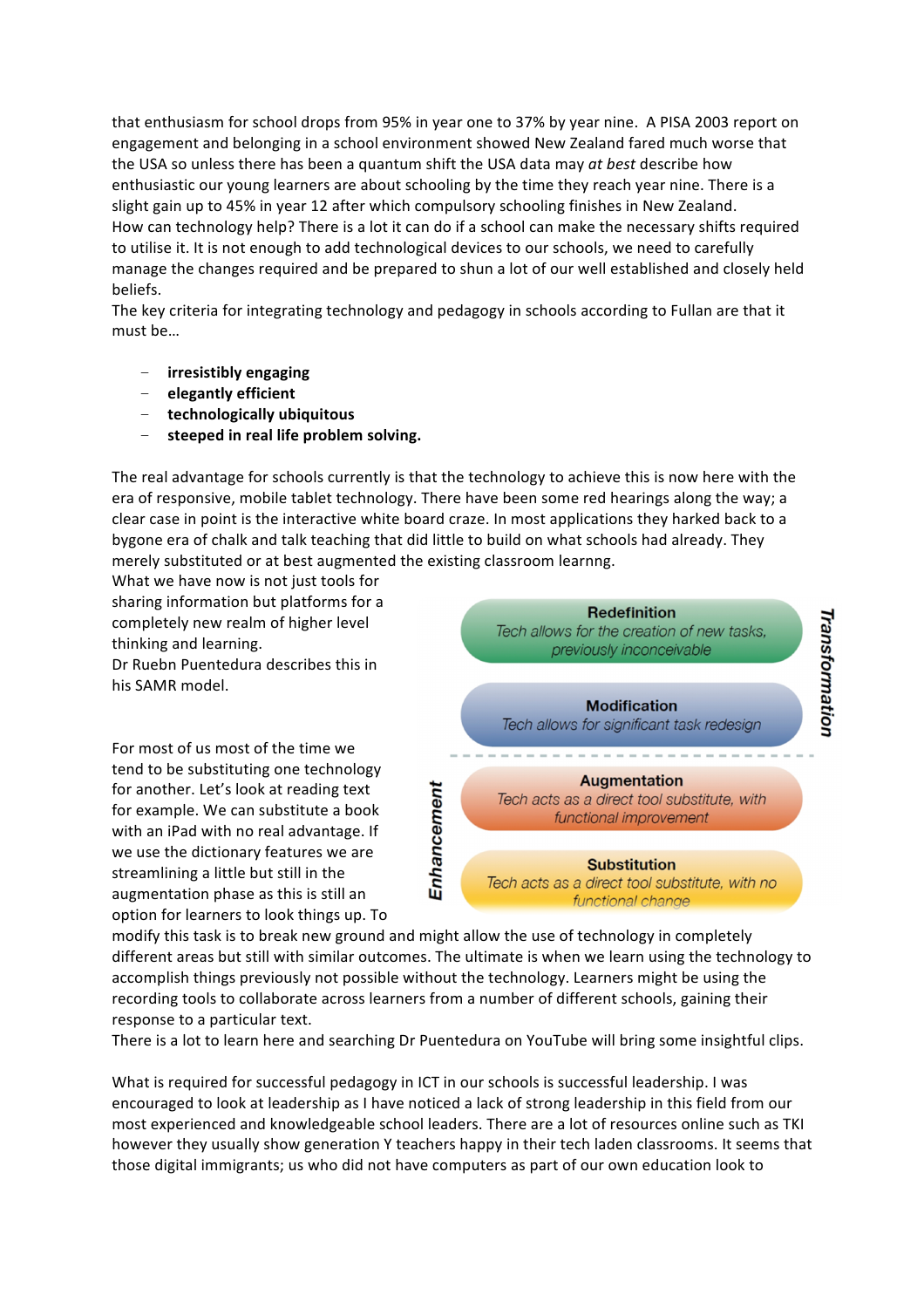struggle or even bury our heads in the sand when it comes to ICT. So then, what of our established leaders, how do we lead effectively in a field we are least qualified to lead in?

'The precarious and dichotomous situations that many educational leaders experience in today's ever-changing educational climate often leaves them feeling isolated and uncertain. The resultant loss of confidence lessens their ability to carry out their role effectively. Unless leaders experience the *type of professional leadership development or support that enables them to cope effectively with change,)they)are)likely)to)assume)more)tentative)and)ineffectual)styles)of)leadership…')*Jan&Robertson

Despite not being the savvy adopters of technology that others on the staff may be, principals must take the leading learner role and if they do not have the skill set themselves, work closely alongside a suitable school leader who does. This is more challenging in a smaller school where principals are more likely to have a wider portfolio as well as a teaching component. I believe it is very challenging for digital immigrants to have strong leadership in this field, due to the inability to truly grasp what the future of e.learning might look like. All strong leaders have a **vision** for their schools. They work hard to create these and use much collaboration but also; ultimately, their own view of effective teaching and learning in their schools. If they cannot include ICT in this, or empower a highly trusted school leader with it, they will struggle.

Change in schools is inevitable, most of us have sound models for managing change, the biggest issue here is the pace of this change and do our models still stack up?

So what do I do with all of this? Simon Heath at Renwick School was one of the first principals I visited. It was great to see him using a SWOT model, more common in business than education however it is this process that I'll be entering upon returning to school. I have also picked up a number of strategies from the business sector which I feel educators should do more often. The concept of collaboration is important to us all but I will bring a new slant on it. By brain storming and collaborating together some valuable ideas are not shared. By requiring participants to brainstorm in isolation first I hope to solicit more innovative ideas and not necessarily all from the same corner. So what's SWOT?

This analysis tool simply allows us to look at these four main components much like a business would. We don't often think of threats in our schools apart from our safety action plans but threats take the form of anything that could get in the way of learner out comes. Having the right environment for this tool is important as stakeholders need to be objective and honest enough to say what needs to be said. If, for example, the principal is seen to be a weakness in the leadership of a school it needs to be identified and clearly addressed.

I hope to initially work through this with my staff and then my new Board of Trustees. Then we'll look to manage this in



our community as we move through our whole school review and strategic planning update. We have slowly evolved in the past nine years of my tenure but I now see a renewed desire to buy more into ICT, sharing the effective pedagogy tools and ideas I have. What is also timely is the concept of modern learning environments; often hard to achieve on small budgets but then we are relying on innovation aren't we?

#### **HIGLIGHTS:**

An insightful discussion with Simon Heath from Renwick School near Blenheim and seeing the results of strong leadership and his vision for Renwick School.